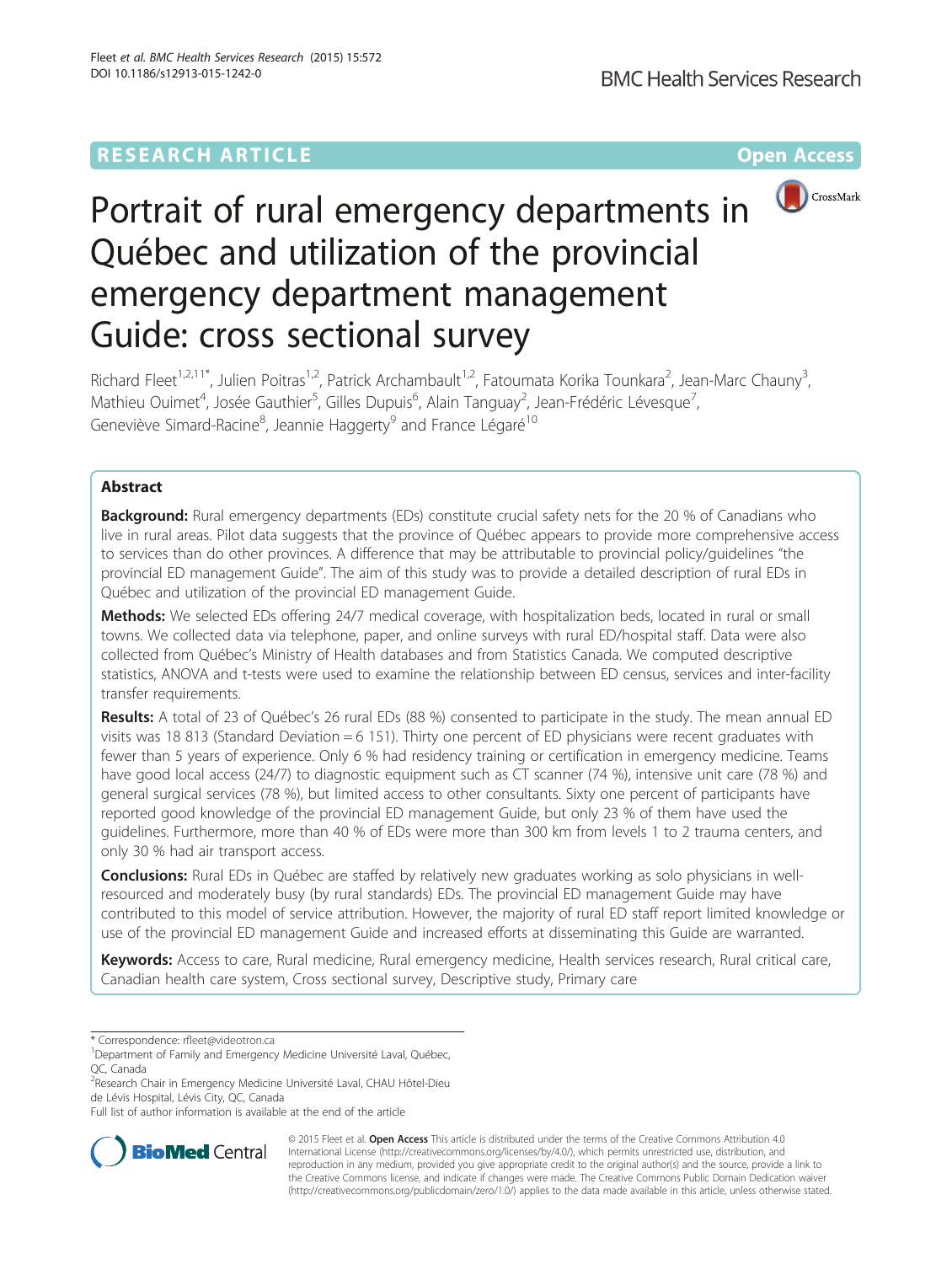# Background

Providing emergency medical care in rural settings is challenging [[1, 2\]](#page-7-0). Rural populations are generally older, report lower health status and are at a proportionally higher risk of trauma than are urban populations [\[3](#page-7-0)–[5](#page-7-0)]. Rural emergency departments (EDs) are important safety nets for the members of the local community. However, over the past 15 years, the limited human and financial resources available in rural Canada have forced efforts to centralize/regionalize health care services in these areas [[6](#page-7-0)–[9\]](#page-7-0). These changes may have reduced timely access to emergency services and, in some cases, decreased the quality of care [\[10\]](#page-7-0).

For many, Canada's publically funded universal health care system is a defining feature of this country. Canadian rural citizens may be tempted to look toward Federal legislation, the Canada Health Act, as a safeguard because one of the central components of the legislation is "reasonable access to care" [[11](#page-7-0)]. The intent of accessibility criterion of the Canada Health Act is set to ensure that Canadians "have reasonable access to insured hospital, medical and surgical-dental services on uniform terms and conditions, unprecluded or unimpeded, either directly or indirectly, by charges (user charges or extra-billing) or other means (e.g., discrimination on the basis of age, health status or financial circumstances)" [\[12\]](#page-7-0). However, actual provision of health care is under provincial jurisdiction and interprovincial variations are possible without justification.

In 1997, the Canadian Association of Emergency Physicians (CAEP) responded to service cuts with a position paper on rural emergency care [[13](#page-7-0)], listing priority research questions to be addressed. Despite this call for research, surprisingly few studies have been conducted since 1997, and gaps in the knowledge about rural emergency services still preclude evidence-based decisions about allocation of resources and services. Furthermore, the extent and the nature of services currently provided in rural EDs remains unclear.

According to our pilot studies [\[14](#page-7-0)], the province of Québec seems to provide more comprehensive local access to services in rural EDs than that offered in other parts of Canada [\[15](#page-7-0)]. For example, less than 30 % of rural EDs in other provinces have 24/7 access to a local CT scanner, ICU or general surgeon. The reasons for the discrepancies are not clear, but one hypothesis is that this may be attributable to a published provincial policy/ guidelines and for emergency care in Québec [\[16](#page-7-0)]. The provincial ED management Guide defines the expected support services in EDs as per hospital designation, and includes specific sections pertaining to rural EDs [\[16](#page-7-0)]. Hospital designation is determined by several factors, including ED census. The provincial ED management Guide was developed in 2000 and revised in 2006, with

the objective of making all stakeholders accountable for quality of care in EDs. It is unclear whether or not Québec has been successful in implementing the provincial ED management Guide recommendations and if implemented guidelines have resulted in increased access to quality care.

A major research initiative is underway in Québec, with the objective of providing a detailed portrait of rural EDs and a better understanding of the use/impact of the provincial ED management Guide on quality of care [\[17\]](#page-7-0). As an initial step, this article presents a detailed description of Québec's rural EDs and the use of the provincial ED management Guide.

# **Methods**

The protocol for the larger multi-center assessment program was approved by the research ethics committee at the Alphonse–Desjardins Center for Health and Social Services (CSSS AD). Informed consent to participate in the study was not obtained from participants, because data were from hospital database. Anonymity was respected at all levels of the procedure.

Methodology details are presented in the published protocol [[17\]](#page-7-0). The Québec study was conducted in several phases. This paper reports data obtained in phase 1 of the study (described below). This project is a descriptive and evaluative study of rural EDs in Québec. The EDs included in the study offered 24/7 medical coverage, had hospitalization beds and were located in a "rural or small towns". The Statistics Canada definition of "rural or small towns" is the following: "the population living in towns and municipalities outside the commuting zone of larger urban centers (i.e., outside the commuting zone of centers with a population of 10,000 or more)" [\[18](#page-8-0)]. The 26 Québec rural EDs were identified using the Health Canada Establishment Guide and confirmed by the Québec Ministry of Health and Social Services and the "Direction Nationale des Urgences".

## Data collection

To develop a comprehensive portrait of all rural EDs in Québec in 2010, data were collected via telephone, paper, and online surveys with rural ED/hospital staff, from Québec's Ministry of Health databases, and from Statistics Canada. Briefly, the telephone, paper, and online surveys were used to obtain data concerning (1) hospital center characteristics (e.g., referral centres, availability of local intensive care unit [ICU] beds); (2) availability of health information technology (e.g., Internet and wireless Internet access); (3) knowledge transfer activities (e.g., quality assurance, Journal club); (4) ED variables (e.g., triage level, wait time, average hospital stay, on number of annual visits, number of stretchers and number of transfers between facilities) were gathered in conjunction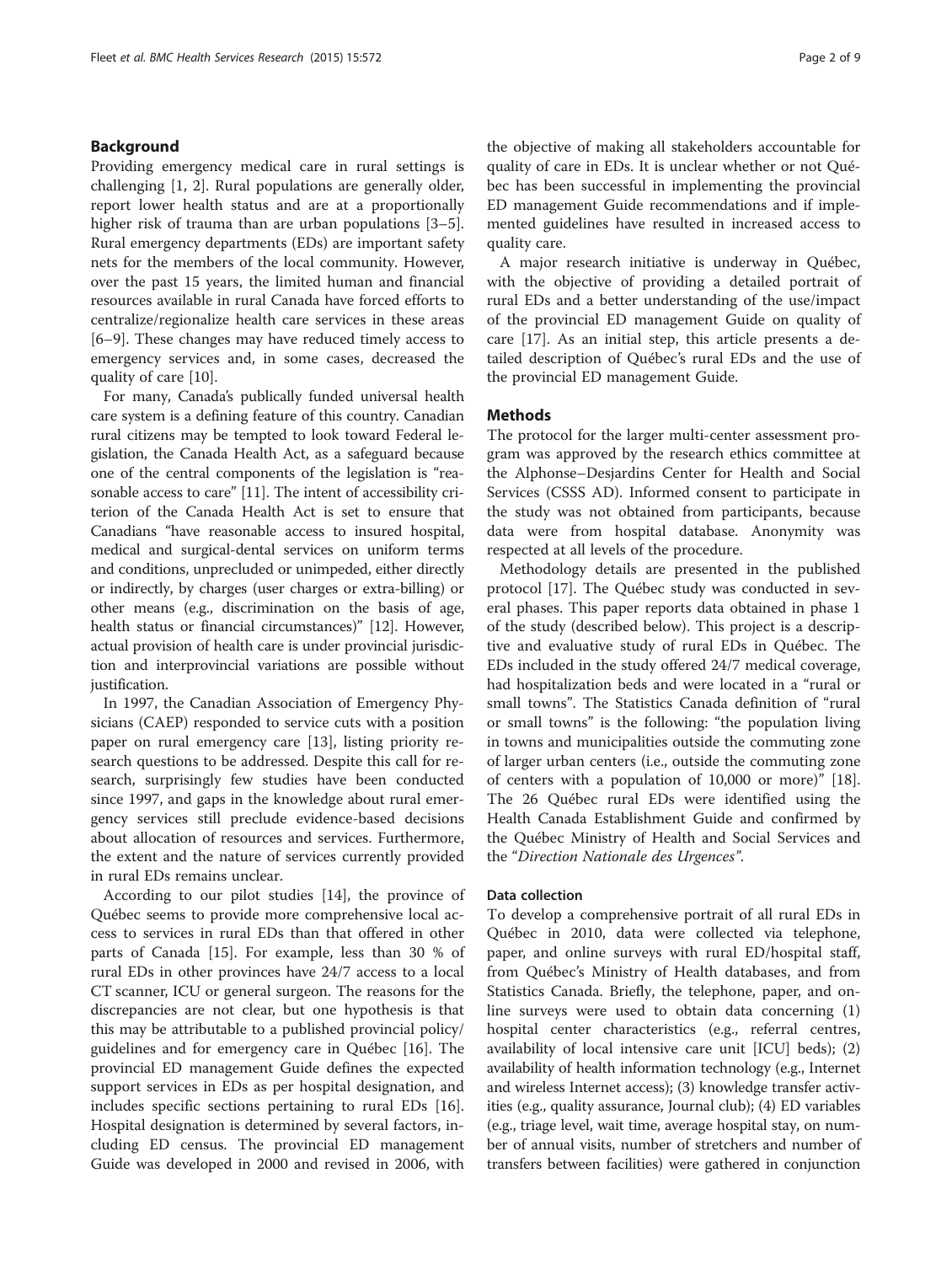with MSSS "Direction Nationale des Urgences", (5) availability of 24/7 diagnostic services (e.g., laboratory, basic radiography, Computerized Tomography (CT) Scanner, Magnetic Resonance Imaging (MRI), ultrasound, portable ultrasound); (6) medical and paramedical staff (e.g., number of emergency doctors, years of experience and level of training, percentage of locum doctors per period, availability of specialists, number and level of training of nurses, presence of other health professionals). Prior to the study, this list of variables was submitted for review to a group of experts in emergency medicine and trauma as well as to decision-makers and leaders of professional associations including clinicians, the heads of professional associations, the Québec college of physicians), policymakers, and the senior management of medical schools [[19\]](#page-8-0). All sociodemographic variables were obtained from Statistics Canada website.

#### Statistical analyses

Data were entered and verified by two research assistants and analyzed with SAS 9.3 (SAS Institute Inc, Cary, North Carolina, USA). The analyses were conducted in collaboration with an independent biostatistics service from the Statistical Consulting Service of Université Laval. Means, medians, and percentages were calculated for variables. We used ANOVAs and  $t$  tests to examine the relationships between available services, ED census and inter-facility transfer requirements.

#### Results

The overall ED participation rate was 88 % (23/26 EDs). The "rural or small towns" where the EDs were located had a mean population of 5 889 (Standard deviation  $[SD] = 4064$ , and a population density of 133 per km<sup>2</sup>  $(SD = 167)$ . The median age was 49 years and 9 % of the members of the local community were over the age of 75 years. The general characteristics of the rural EDs and rural hospitals are presented in Table 1. Briefly, rural hospitals had an average of 43 acute care beds  $(SD = 25)$ and 6 ED stretchers. EDs received a mean of 18 813 annual patient visits (SD = 6151). Seventy seven percent of visits were for low-acuity conditions (Level 4 or Level 5 triage). Average wait times (time from patient registration or triage to the time to see a physician) were just under three hours and the average length of stay was roughly 12 h. Mean length of stay was 15 h for hospitalized patients (awaiting beds), and 11 h for nonhospitalized patients. Forty four percent of EDs are more than 300 km away from a level 1 trauma center and 48 % are more than 300 km from a level 2 trauma center, and only 30 % of these EDs had air transport access.

Table 2 presents descriptive statistics of ED staff. Almost all EDs were staffed by a solo physician. Full-time and part-time physicians constituted 46 and 54 % of ED

| Table 1 General characteristics of hospital and ED performance |
|----------------------------------------------------------------|
|----------------------------------------------------------------|

| Characteristics                                                   | Means $\pm$ SD <sup>a</sup> or % |  |  |
|-------------------------------------------------------------------|----------------------------------|--|--|
| No of hospital beds                                               | $43 \pm 25$                      |  |  |
| No of stretchers                                                  | $6 \pm 3$                        |  |  |
| Annual ED patient visits                                          | $18813 \pm 6151$                 |  |  |
| Triage level                                                      |                                  |  |  |
| Level 1                                                           | 1%                               |  |  |
| Level 2                                                           | 2 %                              |  |  |
| Level 3                                                           | 20 %                             |  |  |
| Level 4                                                           | 36 %                             |  |  |
| Level 5                                                           | 42 %                             |  |  |
| ED Performance (wait in hours)                                    |                                  |  |  |
| ED length of stay                                                 | $12 + 4$                         |  |  |
| Wait time                                                         | $3 + 2$                          |  |  |
| Average length of stay in the ED for<br>hospitalized patients     | $15 \pm 7$                       |  |  |
| Average length of stay in the ED for<br>non-hospitalized patients | $11 \pm 3$                       |  |  |
| Percentage of ED stays over 48 h                                  | 2.2 %                            |  |  |
| Distance to trauma center level 1 or 2                            |                                  |  |  |
| EDs > 300 km from a Level 1 trauma center                         | 43 % (10/23)                     |  |  |
| EDs > 300 km from a Level 2 trauma center                         | 48 % (11/23)                     |  |  |
| Air medevac capability                                            | 30 % (7/23)                      |  |  |
| action that the state of                                          |                                  |  |  |

a Standard deviation

| Table 2 Staffing of the Québec's 23 Rural EDS |
|-----------------------------------------------|
|-----------------------------------------------|

| Characteristic                         | Means $\pm$ SD <sup>a</sup> or % |  |  |
|----------------------------------------|----------------------------------|--|--|
| Physicians Working full time in ED     | 6±7                              |  |  |
| Physicians Working part time in ED     | $7 \pm 6$                        |  |  |
| Years of experience                    |                                  |  |  |
| $0-5$ years                            | 31 %                             |  |  |
| $6-10$ years                           | 20 %                             |  |  |
| $11-15$ years                          | 18 %                             |  |  |
| $16 - 20$ years                        | 18 %                             |  |  |
| Over 20 years                          | 12 %                             |  |  |
| Percentage of locum doctors per period |                                  |  |  |
| January to April                       | 14 %                             |  |  |
| May to August                          | 15 %                             |  |  |
| September to December                  | 13 %                             |  |  |
| No of nurses in ED                     |                                  |  |  |
| Day shift                              | $3 \pm 1$                        |  |  |
| Evening shift                          | $3 \pm 1$                        |  |  |
| Night shift                            | $2 \pm 1$                        |  |  |
| Nurses certification                   |                                  |  |  |
| Auxiliary                              | $1 \pm 3$                        |  |  |
| Québec's College (CEGEP)               | $15 \pm 8$                       |  |  |
| Bachelors                              | $4 \pm 2$                        |  |  |

a Standard error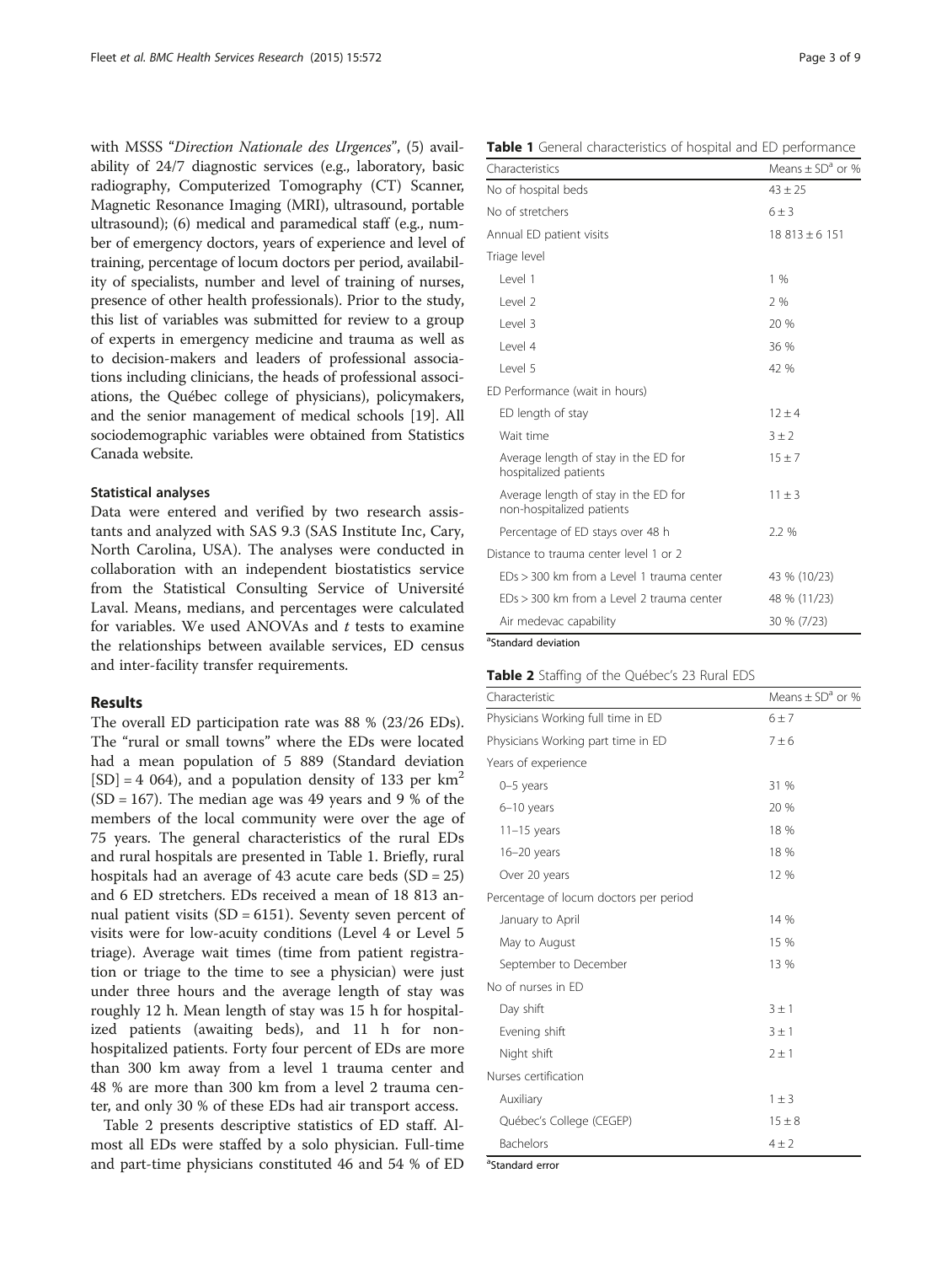physicians, respectively. Most physicians had fewer than 10 years of experience. Only 6 % had Emergency medicine residency training or certification (e.g., Certificate of the College of Family Physicians of Canada - Emergency Medicine (CCFP-EM) or Fellow of the Royal College of Physicians (FRCP) in emergency medicine. On average, physicians worked alongside three nurses on shift. A respiratory technician was on call 24/7.

As presented in Table 3, the majority of Québec's rural EDs had local access to basic laboratory services, x-ray services and advanced imagery services. Moreover, most EDs had in-house 24/7 access to an ICU (78 %), a general surgeon (78 %), and an anaesthetist (65 %). Fewer than 20 % of EDs had access to a paediatrician or orthopaedist. All EDs have access to Internet, whereas 39 % have access to telemedicine support.

Higher volume EDs (more than 20 000 annual visits) did not require significantly more inter-facility transfers than low volume EDs (less than 15 000 annual visits) ( $p = 0.681$ ). More transfers were required in EDs that did not have an ICU versus those that did ( $p = 0.02$ ). A higher need for urgent inter-facility transfer was significantly associated with not having 24/7 access to a pediatrician or an orthopedic surgeon  $(p < 0.05)$  (Table [4\)](#page-4-0).

This study asked ED chairs and chief nurses whether or not they knew about or used the ED Guide. Sixty one percent of participants have reported good knowledge of the provincial ED management Guide, but only 23 % of them have used the guidelines (Table [5\)](#page-5-0).

|                    | <b>Table 3</b> Access to 24/7 support services and consultants in |
|--------------------|-------------------------------------------------------------------|
| Ouébec's rural EDs |                                                                   |

| Support services                |                               |
|---------------------------------|-------------------------------|
| Laboratory                      | 100 % ( $n = 23/23$ )         |
| Basic x-ray services            | 91 % ( $n = 21/23$ )          |
| C                               | 78 % ( $n = 18/23$ )          |
| Portable ultrasound machine     | 78 % ( $n = 18/23$ )          |
| $CT$ scanner                    | 74 % ( $n = 17/23$ )          |
| Formal ultrasound (radiologist) | 30 % ( $n = 7/23$ )           |
| Access to Telehealth            | 39 % (9/23)                   |
| Consultant available 24/7       |                               |
| Surgeon                         | 78 % ( $n = 18/23$ )          |
| Respiratory therapist           | 73 % (n = 16/22) <sup>a</sup> |
| Anesthetist                     | 65 % ( $n = 15/23$ )          |
| Psychiatrist                    | 48 % ( $n = 11/23$ )          |
| Internist                       | 39 % ( $n = 9/23$ )           |
| Obstetrician/gynecologist       | 35 % ( $n = 8/23$ )           |
| Orthopedist                     | 17 % ( $n = 4/23$ )           |
| Pediatrician                    | 13 % ( $n = 3/23$ )           |
| Neurologist                     | $0\% (n=0/23)$                |

<sup>a</sup>One missing value

# **Discussion**

Few studies have examined rural emergency care in Canada. As a first step, a detailed descriptive study of rural EDs is required in order to further contribute to evidence-based resource allocation and planning. This study collected data on almost 90 % of Québec's rural EDs. Overall; these EDs treat more than 400 000 patients annually. In contrast to our preliminary data from other provinces in Canada, Québec's rural EDs have high patient volumes and appear to offer more 24/7 local support services [[14](#page-7-0), [15](#page-7-0)]. This study hypothesized that service attribution may reflect provincial policy and could be attributed in part to the existence of the provincial ED management Guide. Yet, surprisingly, emergency healthcare professionals reported limited knowledge and use of the provincial ED management Guide. Nevertheless, in absence of standards in rural emergency care, Québec's unique policy of providing comprehensive 24/7 local access resources such as CT scanner, surgical and critical care services may be judicious in the context that rural EDs are distant from tertiary trauma centers and have limited air medevac capabilities.

# ED characteristics, staffing and performance

Québec rural EDs receive a significant number of ED visits relative to the size of the local population. In fact, rural EDs in Québec receive, on average more than 40 % more consultations than do rural EDs in other provinces of Canada [\[14\]](#page-7-0). These consultations are, for the most part, for lower-acuity conditions. Given the limited access to family doctors in rural communities in Québec, it is possible that patients depend on EDs for their acute care needs [\[20](#page-8-0)]. In Québec, 21 % of citizens do not have a family physician (and access to one takes an average wait time of 466 days) [\[21](#page-8-0)] compared to 15 % in the rest of Canada [[22](#page-8-0), [23\]](#page-8-0). Having a primary care doctor does not guarantee access for emergent consultation. In fact, 45 % of Canadians that have a family doctor cannot obtain same-day consultations [[22](#page-8-0)]. Thus EDs will likely remain a safety net for minor emergencies in rural areas. Considering reasonable wait times reported here this may not be a dramatic outcome [[20\]](#page-8-0).

Despite the high volume of consultations, wait times in Québec rural EDs are within or approximate national guidelines that were recently published by CAEP [\[24](#page-8-0)]. These guidelines suggest that wait times should be under two hours and total time spent in the ED be less than 8 h [\[24\]](#page-8-0). Interestingly, a recent report by the Canadian Institute for Health Information (CIHI) shows that national ED wait times average 9.2 h [[25\]](#page-8-0). CIHI did not report rural versus urban wait times. Noteworthy is that Canada has one of the worst ED wait times in developed countries [[22](#page-8-0)].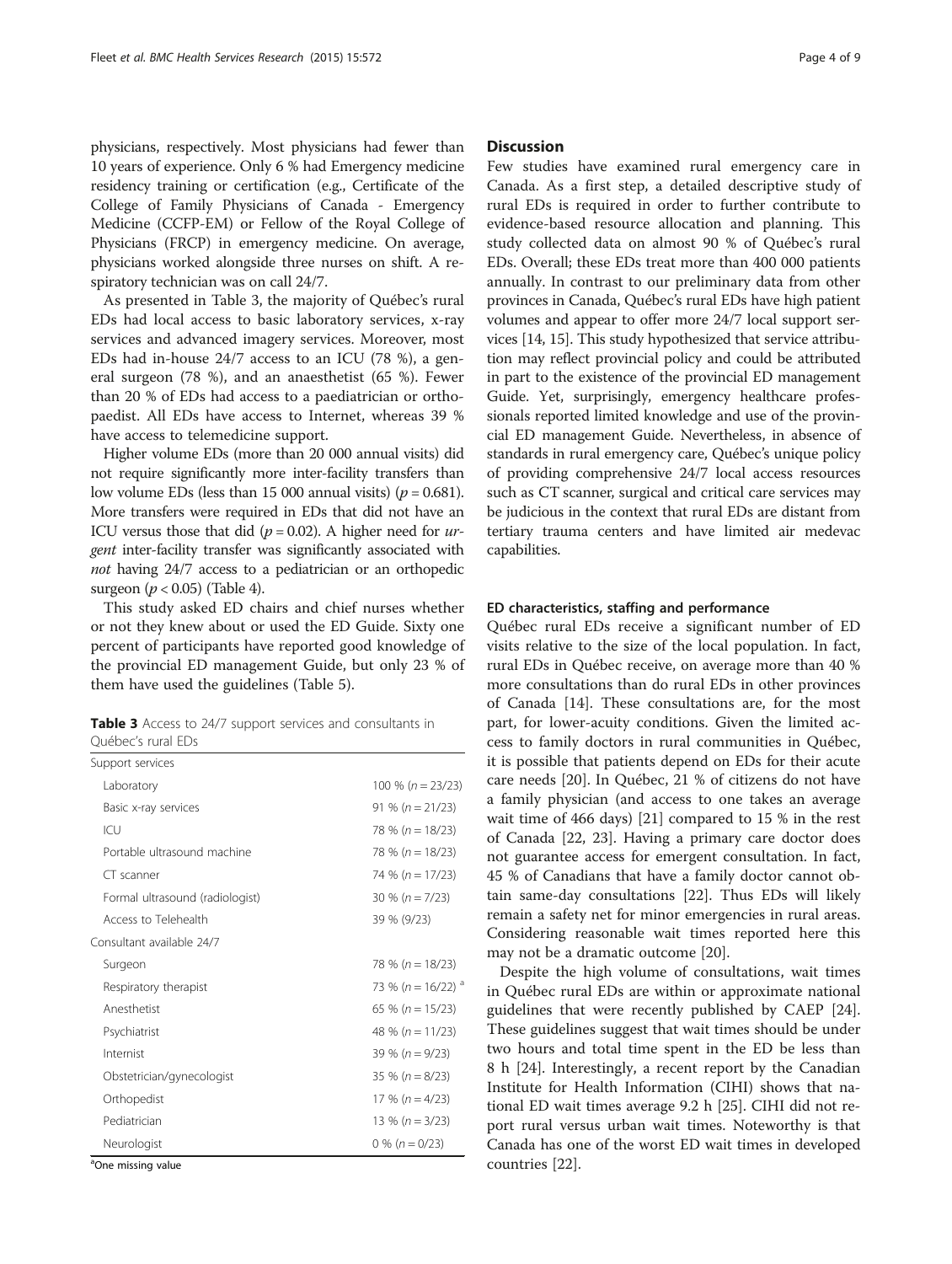| Variables                   | Overall transfers,<br>$means \pm SD$ | $p$ value   | Emergency transfers,<br>means $\pm$ SD | $p$ value          | Nonemergency transfers,<br>means ± SD | $p$ value            |
|-----------------------------|--------------------------------------|-------------|----------------------------------------|--------------------|---------------------------------------|----------------------|
| ICU                         |                                      |             |                                        |                    |                                       |                      |
| Yes                         | $270 \pm 127$                        | 0.022       | $44 \pm 29$                            | 0.082              | $226 \pm 114$                         | 0.048                |
| No                          | $382 \pm 69$                         |             | $85 \pm 34$                            |                    | $297 \pm 44$                          |                      |
| CT scanner                  |                                      |             |                                        |                    |                                       |                      |
| Yes                         | $293 \pm 116$                        | 0.929       | $54\pm8$                               | 0.839              | $239 \pm 103$                         | 0.854                |
| No                          | $299 \pm 159$                        |             | $50 \pm 45$                            |                    | $250 \pm 125$                         |                      |
| Portable ultrasound machine |                                      |             |                                        |                    |                                       |                      |
| Yes                         | $321 \pm 118$                        | 0.059       | $60 \pm 35$                            | 0.055              | $261 \pm 104$                         | 0.088                |
| No                          | $198 \pm 105$                        |             | $27 \pm 27$                            |                    | $171 \pm 87$                          |                      |
| Ultrasound (radiologist)    |                                      |             |                                        |                    |                                       |                      |
| Yes                         | $304 \pm 130$                        | 0.8130      | $52 \pm 28$                            | 0.960              | $252 \pm 113$                         | 0.771                |
| No                          | $290 \pm 126$                        |             | $53 \pm 39$                            |                    | $237 \pm 107$                         |                      |
| Psychiatrist                |                                      |             |                                        |                    |                                       |                      |
| Yes                         | $328 \pm 119$                        | 0.223       | $58 \pm 39$                            | 0.521              | $270 \pm 108$                         | 0.225                |
| No                          | $263 \pm 127$                        |             | $48 \pm 33$                            |                    | $215 \pm 102$                         |                      |
| Obstetrician/gynecologist   |                                      |             |                                        |                    |                                       |                      |
| Yes                         | $278 \pm 138$                        | 0.678       | $36 \pm 25$                            | 0.067              | $242 \pm 120$                         | 0.986                |
| No                          | $303 \pm 121$                        |             | $63 \pm 38$                            |                    | $241 \pm 102$                         |                      |
| Surgeon                     |                                      |             |                                        |                    |                                       |                      |
| Yes                         | $301 \pm 159$                        | 0.694       | $58\pm37$                              | 0.104              | $243 \pm 101$                         | 0.920                |
| No                          | $269 \pm 118$                        |             | $33 \pm 24$                            |                    | $236 \pm 135$                         |                      |
| Internist                   |                                      |             |                                        |                    |                                       |                      |
| Yes                         | $300 \pm 141$                        | 0.863       | $38 \pm 25$                            | 0.094              | $262 \pm 125$                         | 0.503                |
| No                          | $290 \pm 119$                        |             | $62 \pm 39$                            |                    | $228 \pm 95$                          |                      |
| Pediatrician                |                                      |             |                                        |                    |                                       |                      |
| Yes                         | $299 \pm 101$                        | 0.941       | $32 \pm 10$                            | 0.032              | $267 \pm 95$                          | 0.661                |
| No                          | $294 \pm 130$                        |             | $56 \pm 37$                            |                    | $238 \pm 109$                         |                      |
| Orthopedist                 |                                      |             |                                        |                    |                                       |                      |
| Yes                         | $280\pm90$                           | 0.763       | $30 \pm 9$                             | 0.009              | $251 \pm 85$                          | 0.834                |
| No                          | $297 \pm 133$                        |             | $58 \pm 37$                            |                    | $240 \pm 112$                         |                      |
| Anesthetist                 |                                      |             |                                        |                    |                                       |                      |
| Yes                         | $289 \pm 121$                        | 0.787       | $57 \pm 39$                            | 0.378              | $231 \pm 105$                         | 0.556                |
| No                          | $305 \pm 138$                        |             | $44 \pm 30$                            |                    | $261 \pm 113$                         |                      |
| ED Volume                   |                                      |             |                                        |                    |                                       |                      |
| Low (<15 000)               | $287 \pm 153$                        | $0.681^{f}$ | $50 \pm 46$                            | 0.602 <sup>£</sup> | $237 \pm 121$                         | $0.788$ <sup>*</sup> |
| Medium (15 00-19 999)       | $260 \pm 117$                        |             | $42 \pm 33$                            |                    | $218 \pm 95$                          |                      |
| High (≥20 000)              | $317 \pm 120$                        |             | $60 \pm 33$                            |                    | $257 \pm 111$                         |                      |

<span id="page-4-0"></span>Table 4 Relationship between 24/7 access to services, ED volume and inter-facility transfers

\* P value from anova test

EDs are staffed by a combination of family doctors who exclusively practice full-time emergency medicine, and family doctors who also have other duties. A total of 14 % of shifts require locum coverage (back-up doctors). Québec has a back-up system consisting of a list of volunteer physicians that staff EDs as necessary called

"mécanisme de dépannage". This system was established primarily to maintain 24/7 ED coverage in small communities. In 2010, a total of 287 physicians across the province were identified as back-ups, many at the service of the hospitals that participated in this study (240 physicians). One report indicated over 13,000 shifts required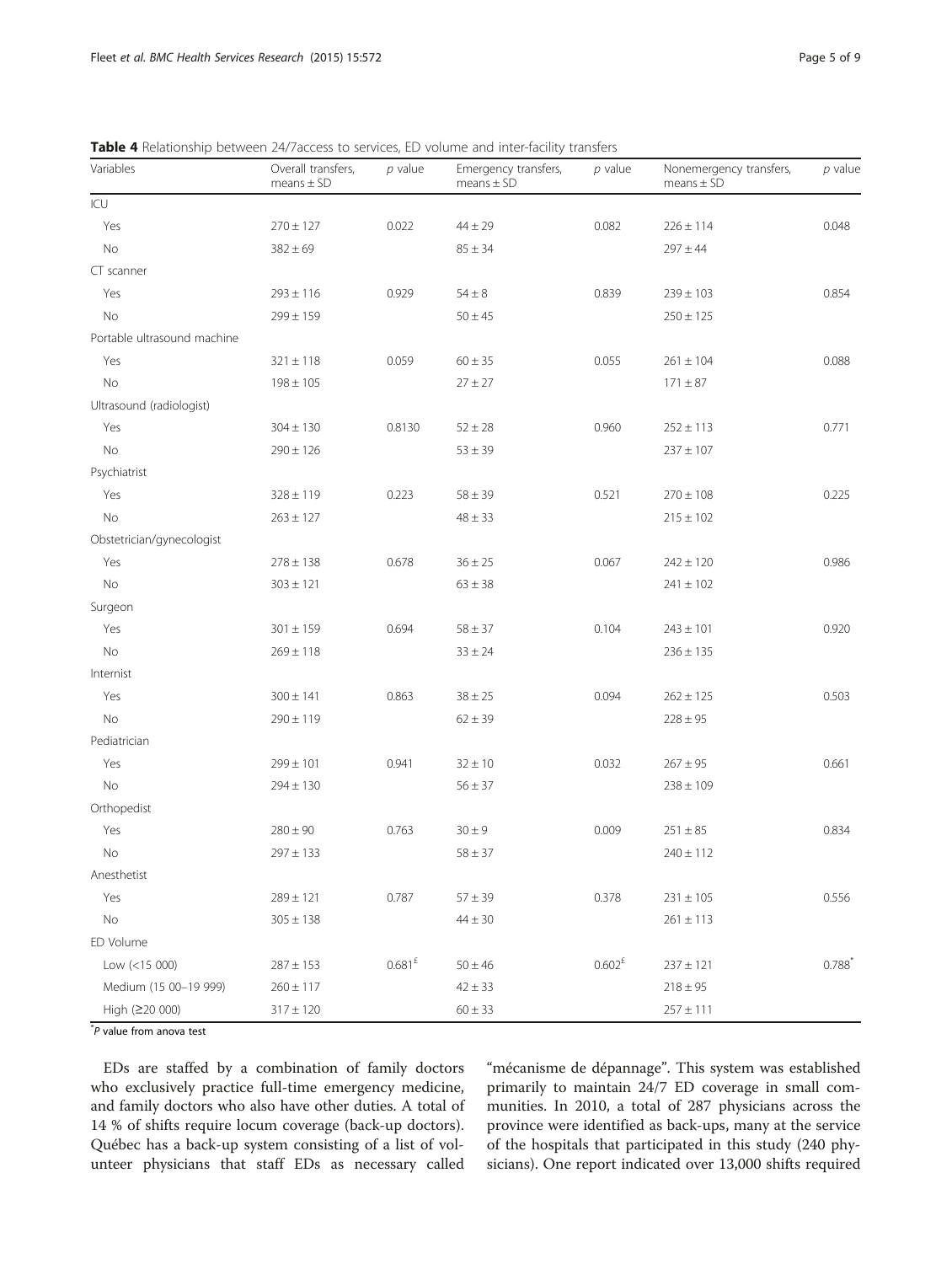<span id="page-5-0"></span>Table 5 Knowledge and utilization of the provincial ED management Guide  $n = 62$ 

| Knowledge of the provincial ED management Guide   |                 |  |
|---------------------------------------------------|-----------------|--|
| None                                              | $6.5 \% (4/62)$ |  |
| A little                                          | 32.3 % (20/62)  |  |
| Moderately                                        | 41.9 % (26/62)  |  |
| A lot                                             | 19,4 % (12/62)  |  |
| Utilization of the provincial ED management Guide |                 |  |
| Never                                             | 24,2 % (15/62)  |  |
| Sometime                                          | 53.2 % (33 /62) |  |
| Often                                             | 19,4 % (12/62)  |  |
| Always                                            | $3.2 \% (2/62)$ |  |

locum coverage in 2010. In that year alone, the program cost ten million dollars for physicians' transportation and lodging [\[26\]](#page-8-0).

Moreover, in order to improve access to emergency care in rural areas, the Québec government developed a program that favours placement of graduating doctors in non-urban, rural, or regional areas. In their first 3 years of practice, new graduates are encouraged to practice in these areas with various financial incentives that can reach upwards of 40 % more remuneration than urban doctors for the same medical billing code [\[27](#page-8-0)]. Also, the regional plans of medical staffing in family medicine authorize, for every administrative region of Québec, a target number for family doctors' recruitment, which allows a fair distribution of new family physicians. Without these programs, the problem of access to physicians in rural centers could be far worse.

Given this context, our finding that 31 % of doctors working in rural areas have fewer than 5 years of experience is not surprising. However, it is unclear how many young physicians stay in rural communities and for how long. A few studies have examined retention in rural areas and multiple factors affect this aspect [[28](#page-8-0)–[30](#page-8-0)]. However, no study has examined recruitment and retention in the context of rural emergency practice per se. In light of current and foreseen staffing shortages in emergency medicine, future studies on this aspect are required [[31](#page-8-0)]. A subsequent phase of this study will address this.

The practice of rural emergency medicine is stressful, and may by particularly so for a young physician working with limited consulting and support services. Solutions to the disparity between rural and urban services are complex and multifaceted. Doctors in rural practice become vulnerable to burnout owing to the high workload and low level of collegial and consultant support [[28\]](#page-8-0). Data collected in our pre-study phase suggested that access to resources (e.g., CT scanner) and consultants were among the most important issues for ED physicians [\[32](#page-8-0)]. The fact that the vast majority of rural EDs

in Québec have 24/7 access to a CT scanner, general surgeon, and an ICU may reflect this need and justify why this is part of the provincial ED management Guide.

# Trauma care

Trauma is the 5th leading cause of mortality nationwide [[33\]](#page-8-0) and the first cause in patients under the age of 40 [[34\]](#page-8-0). Over the last 40 years, trauma care has improved dramatically and the mortality rate among victims with serious injuries (ISS > 12) fell from 52 % in 1992 to 8,6 % in 2002 in Québec [[35](#page-8-0)]. This dramatic change is believed to be attributable to prevention and the organization of trauma systems. The timely care of patients in level 1 and level 2 trauma centers has also contributed to this excellent result. While 77.5 % of Canadians have access to Level 1 and level 2 trauma centers within a conservative "golden two hours", marked geographic disparities in access persist [[36\]](#page-8-0). Access to trauma centers is critical because the risk of trauma is three times higher in rural than in urban patients, and the risk of trauma death is twice higher [\[37](#page-8-0)]. This study demonstrates that 44 and 48 % of Québec's rural EDs are respectively, over 300 km from of the level 1 and level 2 trauma centers. Given this distance, it is highly unlikely that trauma patients would reach trauma centers within the recommended time frame. Québec has no helicopter transport and 16 rural hospitals do not have airplane medevac access. Initial management of patients in Québec rural hospitals is therefore highly probable, if not the norm. We are presently conducting a detailed study to specifically address the issue of rural trauma care in Québec. In particular, the study will address the impact of local resources on trauma care.

# Inter-facility transfers

Inter-facility transfers imply that the local center is not able to provide appropriate care for the specific reason transfer is requested. Despite good access to resources in Québec's rural EDs in comparison to rural EDs elsewhere in Canada, access to life- and limb-saving consultations remains limited. For example, rural hospitals in Québec do not have access to cardiac catheterization, or to sub-surgical specialties such as orthopedics, neurosurgery and plastics. In our study, fewer than 40 % have access to an internist, 13 % to a pediatrician and 0 % to neurology. Moreover, the present study demonstrated that approximately 294 inter-facility transfers (data not shown) per year are required with 18 % on an urgent basis. This finding is consistent with the only other report on inter-facility transfer requirements in a rural setting in Canada [[38](#page-8-0)]. Rourke et al. showed that 1.6 % of patients require transfer, most commonly for: orthopedic care (24 %), CT scanner (14 %), and pediatric consultation (8,7 %) [[38](#page-8-0)].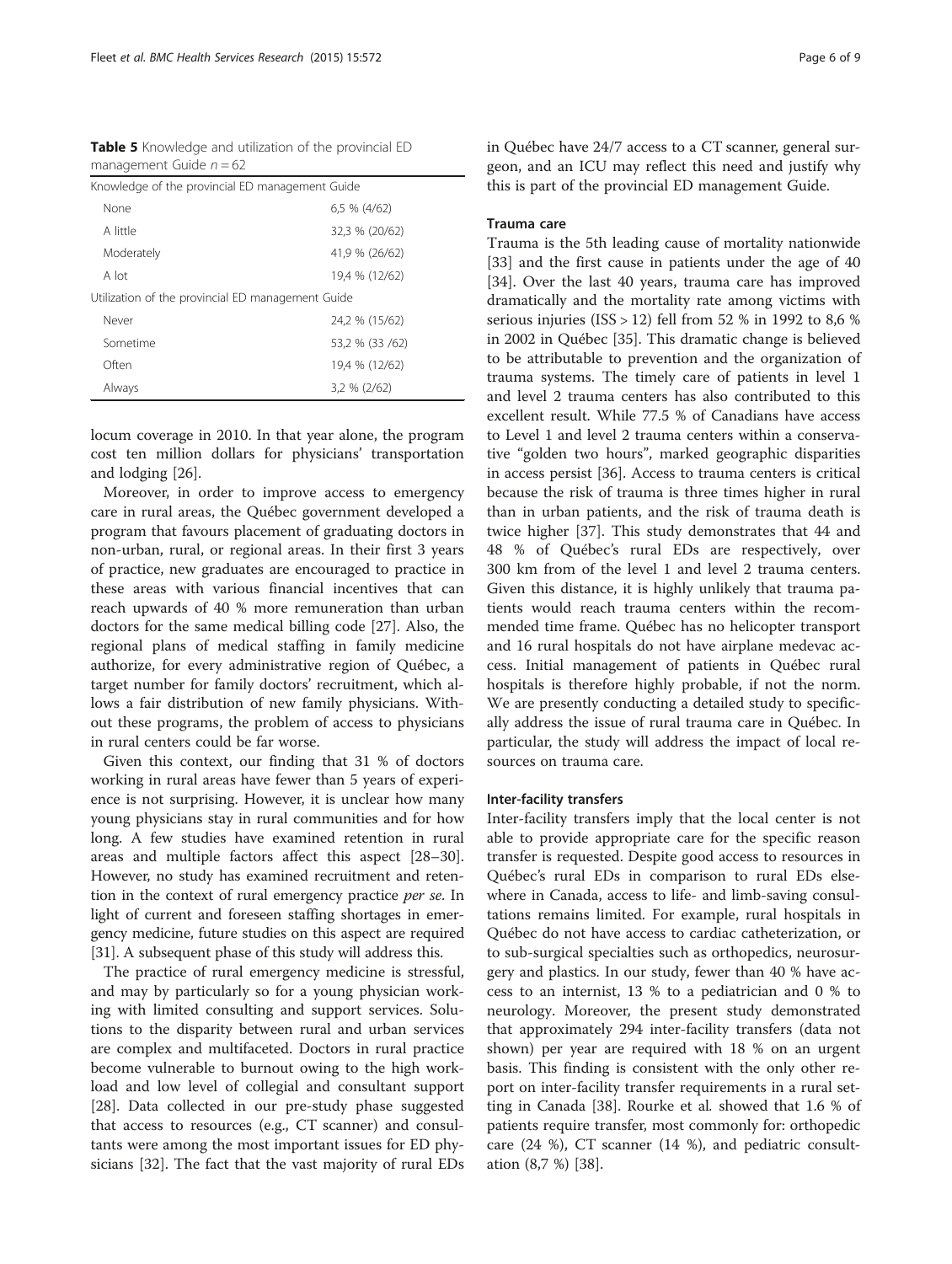Inter-facility transfers lead to reduced ambulance coverage in rural areas posing a risk to communities. Ambulance transfer is in itself a risky high speed transport, with ambulance crashes occurring with greater frequency and severity than crashes involving vehicles of similar size and weight characteristics [[39\]](#page-8-0). Moreover, results indicate that while there is a greater incidence in urban ambulance accidents, the percentage of ambulance crashes with injuries and the severity of the injuries is greater in the rural settings [[39](#page-8-0)–[41](#page-8-0)]. Future national studies must relate inter-facility transfers to locally available equipment. Québec has a complex EMS system comprising of 50 private companies. This appears to be unique feature where most provinces have provincially managed systems. A subsequent phase of this study will address prehospital care in detail.

Thus providing access to services in rural areas, the province of Québec is a unique and possible forward thinking policy. Future studies are required to evaluate whether this model of care is cost-effective, safe and could favor recruitment and retention of physicians.

# The provincial emergency department management Guide

The provincial ED management Guide is, to our knowledge, the most recent and concise available document that was designed to make all stakeholders accountable in the process of care of emergency patients. It specifies the services that should be accessible in the province's EDs based on the number of annual visits to the department and other variables. The Guide also has a section dedicated to rural emergency departments [[16](#page-7-0)].

To our knowledge, Québec is the only Canadian province to have published a comprehensive Guide. For the purpose of the current paper, we focused solely on exploring whether or not participants were aware of the Guide, and whether or not they perceived it to be useful. The large proportion of respondents who were not aware that the Guide existed was a surprise. The provincial ED management Guide is not new, the first version was published in 2000 and a revised version was published in 2006. It is possible that new graduates and employees were not exposed to this tool, and that knowledge transfer concerning the provincial management guide was not sustained over the years. A new version of the guide is presently being developed, and the information in this study may be useful in planning knowledge transfer strategies. An extension of this research will be to conduct a detailed study of the barriers/ facilitators to the use of the Guide and better understand its contribution to the level of care and resources offered in rural settings.

In absence of evidence-based standards in care, written policy may serve as a guideline for emergency care. Certainly, the fact that most rural EDs have 24/7 access to a CT scanner, general surgical services and ICU is unique in Canada and could reflect this policy. In absence of standards of care in rural EDs and awaiting data, policy that aims at providing access to services may be a cautious approach to safe care for vulnerable rural populations.

# Is the Québec model better?

Providing 24/7 surgical, anesthetic and ICU care carries a cost. Decision makers across Canada have centralized these services on the basis of regrouping expertise, facilitating management and obviously reducing costs. The Québec model thus appears dramatically different from elsewhere in Canada, at least with respect to our preliminary data [[14\]](#page-7-0). The salient question remains what system is more cost-efficient and safe? In terms of cost, a recent report by CIHI suggests per capita annual healthcare spending in Québec is one of the lowest [[42](#page-8-0)]. This same report states that Québec provides among the best value per dollar spent among Canadian provinces [\[42](#page-8-0)]. Yet, this report does not address issues of quality of emergency care per se. Future studies need to examine the relationship between the level of resources/services locally offered in rural hospitals and emergency specific quality of care indicators.

In Canada, a series of priority emergency care sensitive indicators have been developed by Schull et al., [[43](#page-8-0)] They include: ED Operations, Patient Safety, Main Management, Pediatrics, Cardiac, Respiratory, stroke, Sepsis/Infection [[43](#page-8-0)]. They are currently being validated mainly in urban academic centers. The indicators have not been operationalized for rural settings. Thus, it may be possible that quality of care indicators cannot be easily captured in rural settings with limited computerized data/ patients records. A subsequent phase of this study will address this issue. While awaiting results, in the context of preliminary reports from elsewhere in Canada and the US that suggest increased mortality from trauma, stroke, in rural versus urban hospitals, caution must be exercised in service attribution decisions [\[44](#page-8-0)–[46](#page-8-0)].

# Limitations

The present study constitutes a detailed descriptive portrait of rural EDs in Québec. For the purpose of conducting a nationwide study on rural EDs, this work focused on EDs providing 24/7 physician coverage located in "Rural small town" communities in hospitals with acute care hospitalization beds. The study did not examine access to the full scope of emergency services in Québec; it excluded facilities such as Centre Local de Services Communautaires (CLSCs), "Groupe de médecin de famille (GMF)", nursing stations and private clinics, which provide basic emergency care to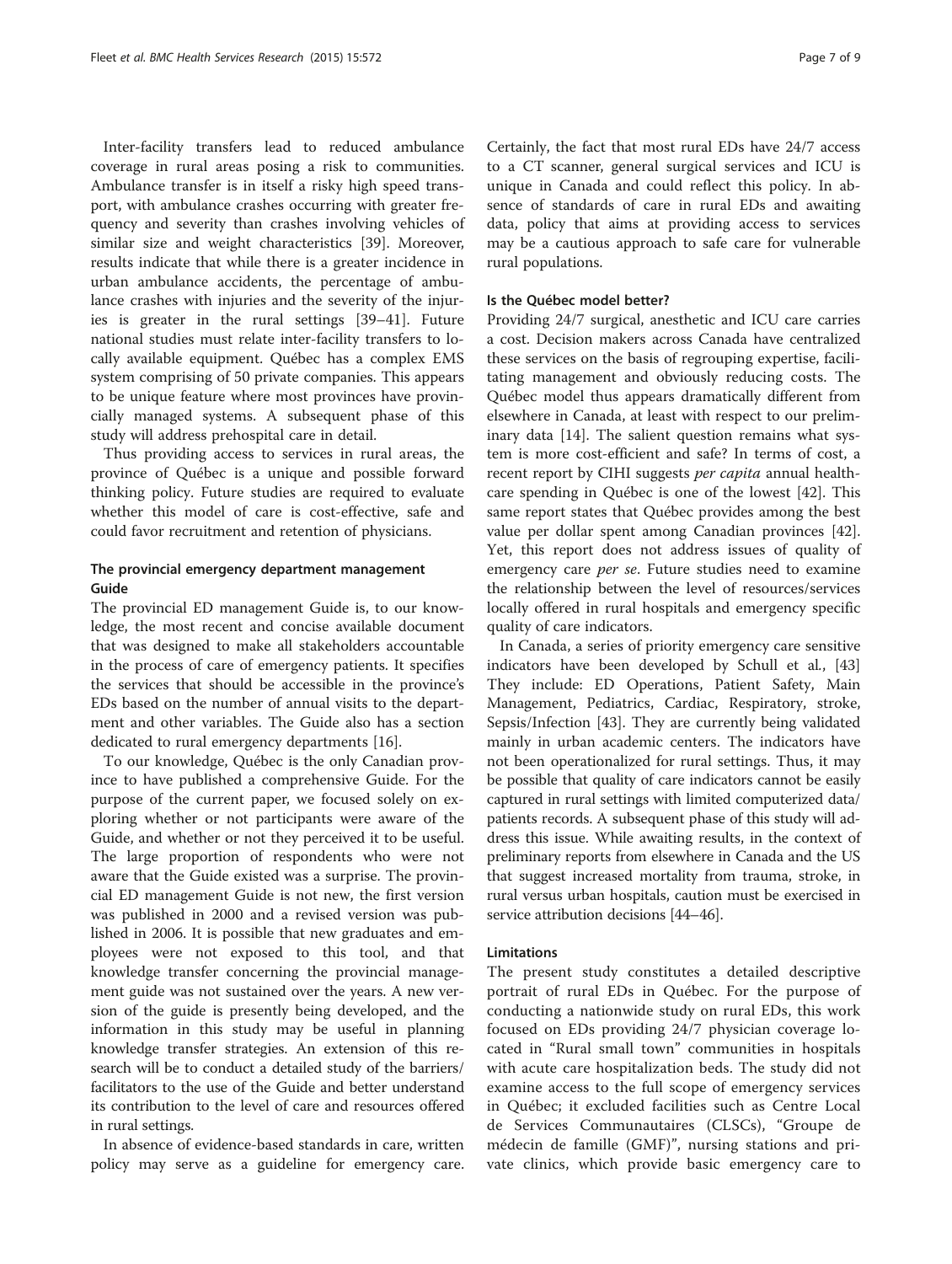<span id="page-7-0"></span>thousands of patients per year. However, the vast majority of these facilities provide only daytime services. They have limited resources (ex. CT scanners and specialists) and are unlikely to provide the full scope of emergency care for life or limb threatening disease. Furthermore this study did not report data concerning outcomes and costs associated with level of access to services.

This study did not collect data on rural ED service areas, and only reported local municipality populations. Determining hospital service areas is a complex and unreliable task. Hospitals may provide specific or specialty services such as imaging and dialysis for rural areas. Furthermore, patients may seek emergency treatment at the center of their choice, even if the chosen facility is not the closest one to their home. It is therefore quite likely that rural hospitals serve territories and populations that are considerably larger than the local population figures reported here.

# Conclusion

Rural EDs in Québec are staffed by relatively new graduates working as solo physicians in well-resourced and moderately busy (by rural standards) EDs. The EDs are isolated from trauma centers and have limited access to air transport. The Provincial ED Management Guide may have contributed to this model of service attribution by advocating for local services rather than interfacility transport. However, the majority of rural ED staff report limited knowledge or use of the Québec Guidelines and increased efforts at disseminating this are warranted. Stakeholders nationwide may also want to examine Quebec's unique model of rural ED service attribution.

#### Competing interests

The authors declare not having any financial or other conflicts of interest related to the submission. The manuscript represents original work and is not being considered for publication elsewhere. The research project was supported in part by the "Fonds de recherche du Québec-Santé" (FRQS) 22481, a Junior 1 Clinician–Scientist award from the FRQS (RF) and the Research Chair Emergency Medicine Laval University – CHAU Hôtel-Dieu de Lévis Hospital.

#### Authors' contributions

RF was responsible for the overall study design, and its implementation. He supervised data analyses, drafted the initial manuscript and its revised versions. PA, FL, JMC, JFL, MO, GD, JH, JP, AT, GSR and JG have contributed to various aspects of the study design with input relating to their specific expertise in the field. FKT contributed significantly to data analysis and preparation of the manuscript revision and formatting the manuscript. All authors contributed to the final version of the manuscript.

#### Acknowledgements

We wish to thank the rural emergency staff of the provinces of Québec for participating in this study as well of the government agencie ("Direction nationale des urgences") who have collaborated in providing the data.

#### Author details

<sup>1</sup>Department of Family and Emergency Medicine Université Laval, Québec QC, Canada. <sup>2</sup>Research Chair in Emergency Medicine Université Laval, CHAU Hôtel-Dieu de Lévis Hospital, Lévis City, QC, Canada. <sup>3</sup>Department of Family and Emergency Medicine, Department of Emergency Medicine, University of Montreal, Hôpital du Sacré-Coeur de Montréal, Montréal, QC, Canada. 4 Department of political science, Université Laval, Québec, QC, Canada. <sup>5</sup>Direction de l'analyse et de l'évaluation des systèmes de soins et services, Institut national de santé publique du Québec, Université du Québec à Rimouski, Rimouski, QC, Canada. <sup>6</sup>Département de psychologie, Université du Québec à Montréal, Montréal, QC, Canada. <sup>7</sup> Centre for Primary Health Care and Equity of the University of New South Wales, New South Wales, Australia. <sup>8</sup>Departement of Emergency Medicine, CSSS de la Matapédia, Québec, QC, Canada. <sup>9</sup>McGill Research Chair, Family and Community Medicine, Montréal, QC, Canada. 10Department of Family Medicine and Emergency Medicine, Knowledge Transfer and Health Technology Assessment of the CHUQ Research Centre (CRCHUQ), Unité de Recherche Évaluative, Université Laval, Québec, QC, Canada. 11CSSS Alphonse-Desjardins, Research Centre, Hôtel-Dieu de Lévis, 143 Wolfe Street, Lévis, Québec G6V 3Z1, Canada.

#### Received: 18 March 2015 Accepted: 18 December 2015 Published online: 23 December 2015

#### References

- 1. Grobler L, Marais B, Mabunda S, Marindi P, Reuter H, Volmink J. Interventions for increasing the proportion of health professionals practising in rural and other underserved areas. Cochrane Database Syst Rev. 2009;1:CD005314.
- 2. Gruen R, Weeramanthri T, Knight S, Bailie R. Specialist outreach clinics in primary care and rural hospital settings. Cochrane Database Syst Rev. 2004;1:CD003798.
- 3. Canadian Institute for Health Information. How Healthy Are Rural Canadians? An Assessment of Their Health Status and Health Determinants. Ottawa; 2006. [https://secure.cihi.ca/free\\_products/rural\\_canadians\\_2006\\_](https://secure.cihi.ca/free_products/rural_canadians_2006_report_e.pdf) [report\\_e.pdf.](https://secure.cihi.ca/free_products/rural_canadians_2006_report_e.pdf) Accessed 14 January 2014.
- 4. Bell N, Simons RK, Lakha N, Hameed SM. Are we failing our rural communities? Motor vehicle injury in British Columbia, Canada, 2001–2007. Injury. 2012;43(11):1888–91.
- 5. Simons R, Brasher P, Taulu T, Lakha N, Molnar N, Caron N, et al. A population-based analysis of injury-related deaths and access to trauma care in rural-remote Northwest British Columbia. J Trauma. 2010;69(1):11–9.
- 6. McGregor J, Hanlon N, Emmons S, Voaklander D, Kelly K. If all ambulances could fly: Putting provincial standards of emergency care access to the test in Northern British Columbia. Can J Rural Med. 2005;10(3):163–8.
- 7. Ministries of Health Services and Health Planning. Standards of accessibility and guidelines for provision of sustainable acute care services by health authorities. Victoria: Government of British Columbia; 2002.
- 8. Thompson J, McNair N. Health care reform and emergency outpatient use of rural hospitals in Alberta, Canada. J Emerg Med. 1995;13(3):415–21.
- 9. Fleet R, Plant J, Ness R, Moola S. Patient advocacy by rural emergency physicians after major service cuts: the case of Nelson, BC. Can J Rural Med. 2013;18(2):56–61.
- 10. Fleet R, Archambault P, Plant J, Poitras J. Access to emergency care in rural canada: should we be concerned? CJEM. 2013;15(4):191–193.
- 11. Minister of Justice. Canada Health Act. In. Ottawa: Government of Canada; 1985.
- 12. Ginde A, Foianini A, Renner D, Valley M, Camargo C. Availability and Quality of Computed Tomography and Magnetic Resonance Imaging Equipment in U.S. Emergency Departments. Acad Emerg Med. 2008;15(8):780–3.
- 13. Rural Committee of the Canadien Association of Emergency Physicians. Recommendations for the management of rural, remote, and isolated emergency health care facilities in Canada. CJEM. 1997;15(5):741–7.
- 14. Fleet R, Poitras J, Maltais-Giguere J, Villa J, Archambault P. A descriptive study of access to services in a random sample of Canadian rural emergency departments. BMJ Open. 2013;3(11):e003876.
- 15. Fleet R, Audette LD, Marcoux J, Villa J, Archambault P, Poitras J. Comparison of access to services in rural emergency departments in Quebec and British Columbia. CJEM. 2013;15:1–12.
- 16. Ministère de la Santé et des Services sociaux du Québec. Guide de gestion de l'urgence. Québec: Gouvernement du Québec; 2006.
- 17. Fleet R, Archambault P, Legare F, Chauny JM, Levesque JF, Ouimet M, et al. Portrait of rural emergency departments in Quebec and utilisation of the